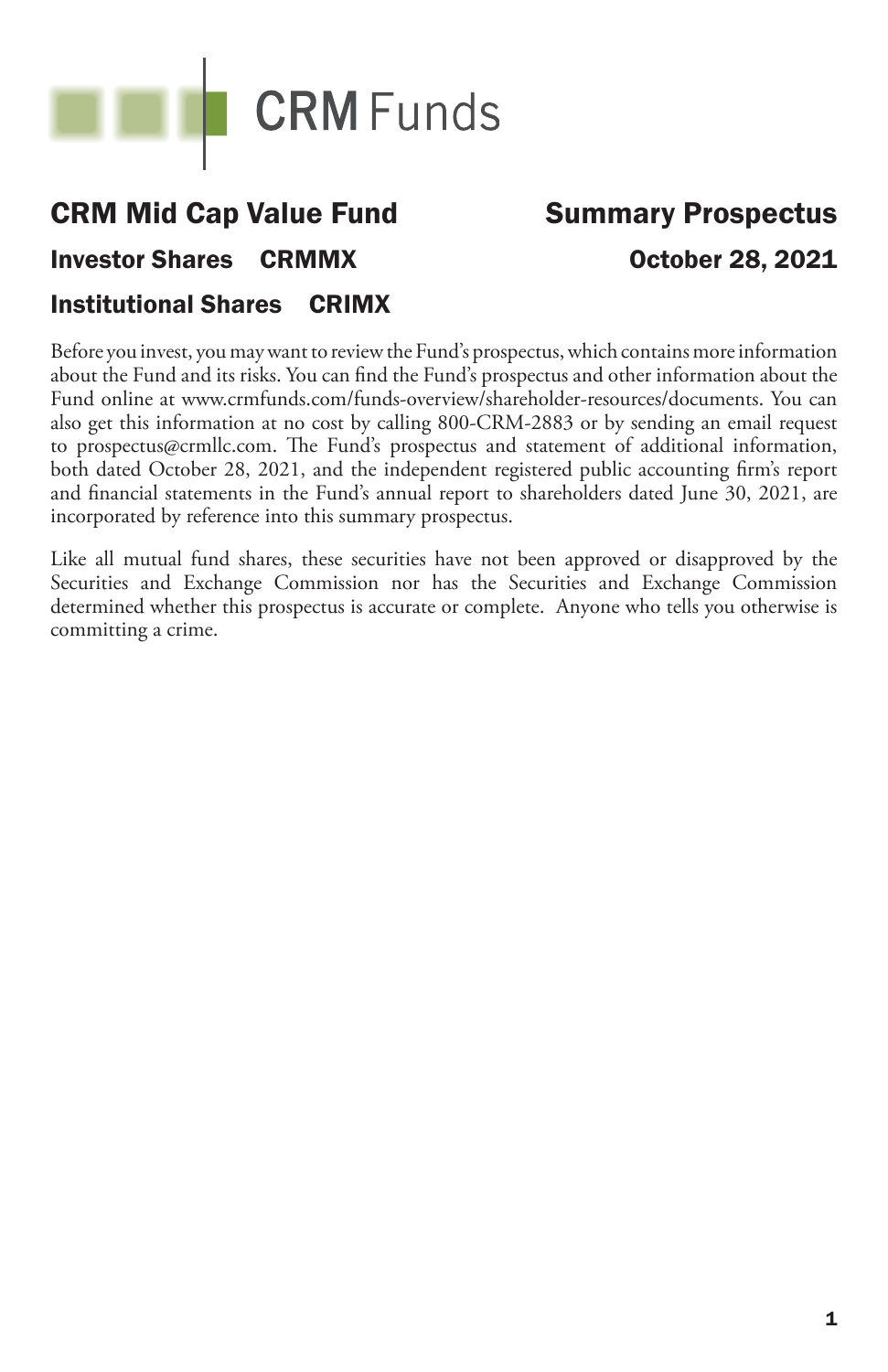# **Investment Objective**

CRM Mid Cap Value Fund seeks long-term capital appreciation.

# **Fees and Expenses**

This table sets forth the fees and expenses that you may pay if you buy, hold and sell shares of the Fund. You may pay other fees, such as brokerage commissions and other fees to financial intermediaries, which are not reflected in the table and example below.

#### ANNUAL FUND OPERATING EXPENSES

(expenses that you pay each year as a percentage of the value of your investment)

|                                                     | <b>Investor</b><br><b>Shares</b> | <b>Institutional</b><br><b>Shares</b> |
|-----------------------------------------------------|----------------------------------|---------------------------------------|
| Management Fees                                     | 0.75%                            | 0.75%                                 |
| Distribution (12b-1) fees                           | None                             | None                                  |
| Other Expenses                                      |                                  |                                       |
| Shareholder Servicing Fee                           | 0.25%                            | None                                  |
| Other Miscellaneous Expenses                        | 0.15%                            | 0.19%                                 |
| <b>Total Other Expenses</b>                         | 0.40%                            | 0.19%                                 |
| Acquired Fund Fees and Expenses                     | 0.01%                            | 0.01%                                 |
| Total Annual Fund Operating Expenses <sup>(1)</sup> | 1.16%                            | 0.95%                                 |

(1) Total Annual Fund Operating Expenses do not correlate to the ratio of expenses to average net assets that is included in the Fund's financial highlights, which reflects the operating expenses of the Fund and does not include Acquired Fund Fees and Expenses. The assets of the Fund will vary based on market conditions and other factors and may vary significantly during volatile market conditions and this in turn may cause the Fund's expense ratios to be higher or lower than those shown in this table.

#### **EXAMPLE**

This Example is intended to help you compare the cost of investing in the Fund with the cost of investing in other mutual funds. The Example below shows what you would pay if you invested \$10,000 over the various time periods indicated. The Example assumes that you reinvested all dividends and other distributions; the average annual return was 5%; the Fund's total operating expenses are charged and remain the same over the time periods; and you redeemed all of your investment at the end of each time period.

Although your actual costs may be higher or lower based on these assumptions, your costs would be:

|                      | 1 Year | 3 Years | 5 Years | <b>10 Years</b> |
|----------------------|--------|---------|---------|-----------------|
| Investor Shares      | \$118  | \$368   | \$638   | \$1,409         |
| Institutional Shares | \$97   | \$303   | \$525   | \$1,166         |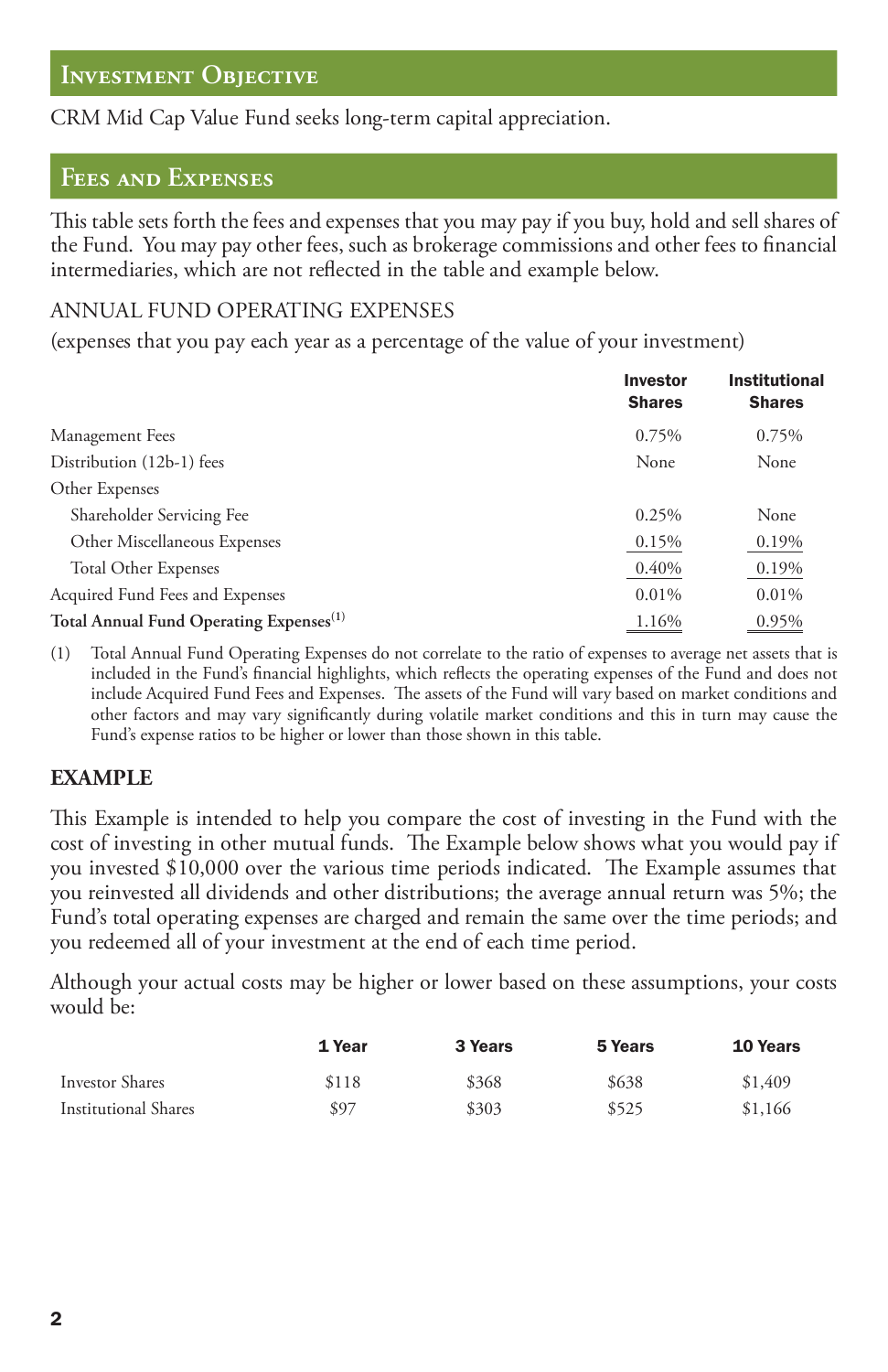### **PORTFOLIO TURNOVER**

The Fund pays transaction costs, such as commissions, when it buys and sells securities (or "turns over" its portfolio). A higher portfolio turnover rate may indicate higher transaction costs and may result in higher taxes when Fund shares are held in a taxable account. These costs, which are not reflected in annual fund operating expenses or in the Example, affect the Fund's performance. During the most recent fiscal year, the Fund's portfolio turnover rate was 63% of the average value of its portfolio.

# **PRINCIPAL INVESTMENT STRATEGIES**

The Fund, under normal circumstances, invests at least 80% of its assets in equity and equity related securities of U.S. and non-U.S. companies with market capitalizations at the time of initial purchase within the range of those in the Russell Midcap Value Index ("mid cap companies") that are publicly traded on a U.S. securities market. The market capitalization range of the Index changes constantly, and as a result, the capitalization of mid cap companies in which the Fund will invest will also change. As of September 30, 2021, the market capitalization range of the Index was approximately \$530 million to \$69.52 billion. For purposes of the 80% investment policy, equity and equity related securities include: common and preferred stocks, and warrants on common stock.

The Adviser evaluates investment opportunities for the Fund using a proprietary value-oriented process that seeks to identify companies characterized by three attributes: change, neglect and relative valuation. The Adviser seeks to identify those changes that are material to a company's operations, outlook and prospects while also identifying companies that it believes have been neglected by other investors. The Adviser utilizes a primarily qualitative research process focused on these attributes to identify and invest in relatively undervalued companies. These factors formulate the Adviser's investment case for each company under consideration for investment. The Adviser's process is focused not only on building the investment case, but also on understanding how the case might deteriorate. The Adviser's sell discipline is ultimately dependent upon the written investment case for the stock. A position generally will be sold when one or more of the following occurs: (i) an established price target is approaching or is attained, implying the stock has reached an estimation of fair valuation; (ii) a factor in the initial investment thesis has deteriorated causing the Adviser to reassess the potential for the company; or (iii) the Adviser identifies what it believes is a more promising investment opportunity. After a decision to sell is made, the investment generally is replaced by either a new idea or existing holdings which the Adviser believes offers greater upside.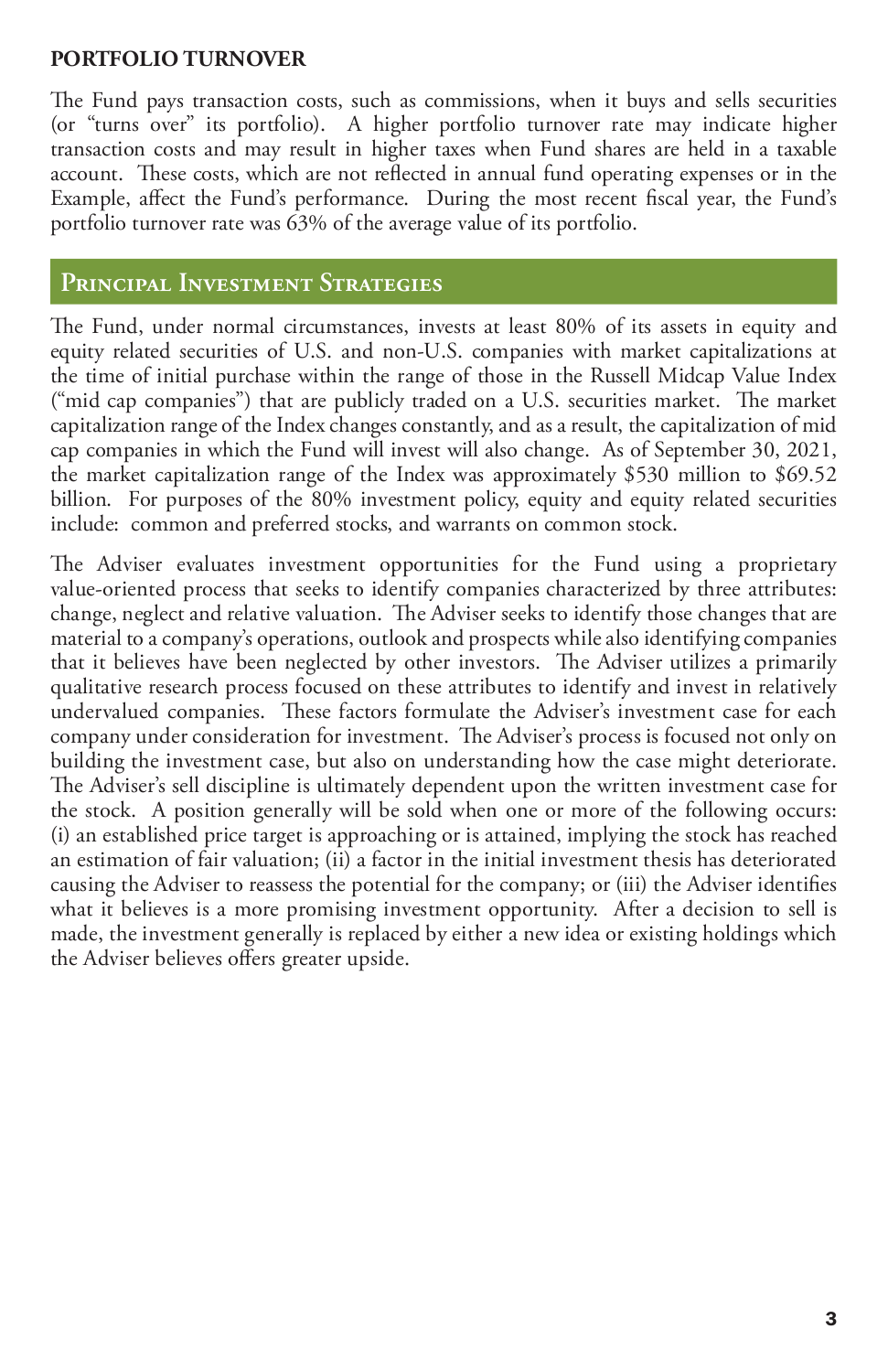# **Pꢉincipaꢊ Investment Risks**

It is possible to lose money by investing in the Fund. There is no guarantee that the stock market or the stocks the Fund buys will increase in value. The following is a summary description of certain risks of investing in the Fund.

Recent Events. The rapid and global spread of a highly contagious novel coronavirus respiratory disease, designated COVID-19, has resulted in extreme volatility in the financial markets and severe losses; reduced liquidity of many instruments; restrictions on international and, in some cases, local travel; significant disruptions to business operations (including business closures); strained healthcare systems; disruptions to supply chains, consumer demand and employee availability; and widespread uncertainty regarding the duration and long-term effects of this pandemic. It resulted in some interest rates being very low and in some cases negative yields. Because of the pandemic, some sectors of the economy and individual issuers experienced particularly large losses. The impact of the COVID-19 pandemic may last for an extended period of time. The ultimate economic fallout from the pandemic, and the long-term impact on economies, markets, industries and individual issuers, are not known. Governments and central banks, including the Federal Reserve in the U.S., took extraordinary and unprecedented actions to support local and global economies and the financial markets. These actions have resulted in significant expansion of public debt, including in the U.S. The impact of these measures, and whether they will be effective to mitigate the economic and market disruption, may not be known for some time. The consequences of high public debt, including its future impact on the economy and securities markets, likewise may not be known for some time.

**Market Risk.** The market values of securities or other assets will fluctuate, sometimes sharply and unpredictably, due to changes in general market conditions, overall economic trends or events, governmental actions or intervention, market disruptions caused by trade disputes or other factors, political developments, investor sentiment and other factors that may or may not be related to the issuer of the security or other asset. If the market values of the securities or other assets held by the Fund fall, including a complete loss on any individual security, the value of your investment will go down. Economies and financial markets throughout the world are increasingly interconnected. Economic, financial or political events, trading or tariff arrangements, terrorism, natural disasters and other circumstances in one country or region could have profound impacts on global economies or markets. As a result, whether or not the Fund invests in securities of issuers located in or with significant exposure to the countries directly affected, the value and liquidity of the Fund's investments may be negatively affected.

**Company Risk.** The value of an individual security or particular type of security can be more volatile than the market as a whole and can perform differently from the market as a whole. This may result from a wide variety of factors that affect particular companies or industries, including changes in market demand for particular goods and services, increases in costs of supply, changes in management, increased competition and changes in the regulatory environment.

Value Investing Risk. Value stocks can perform differently from the market as a whole and other types of stocks and can continue to be undervalued by the market or be out of favor for long periods of time. The Adviser may be incorrect when it determines that a stock is undervalued by the market.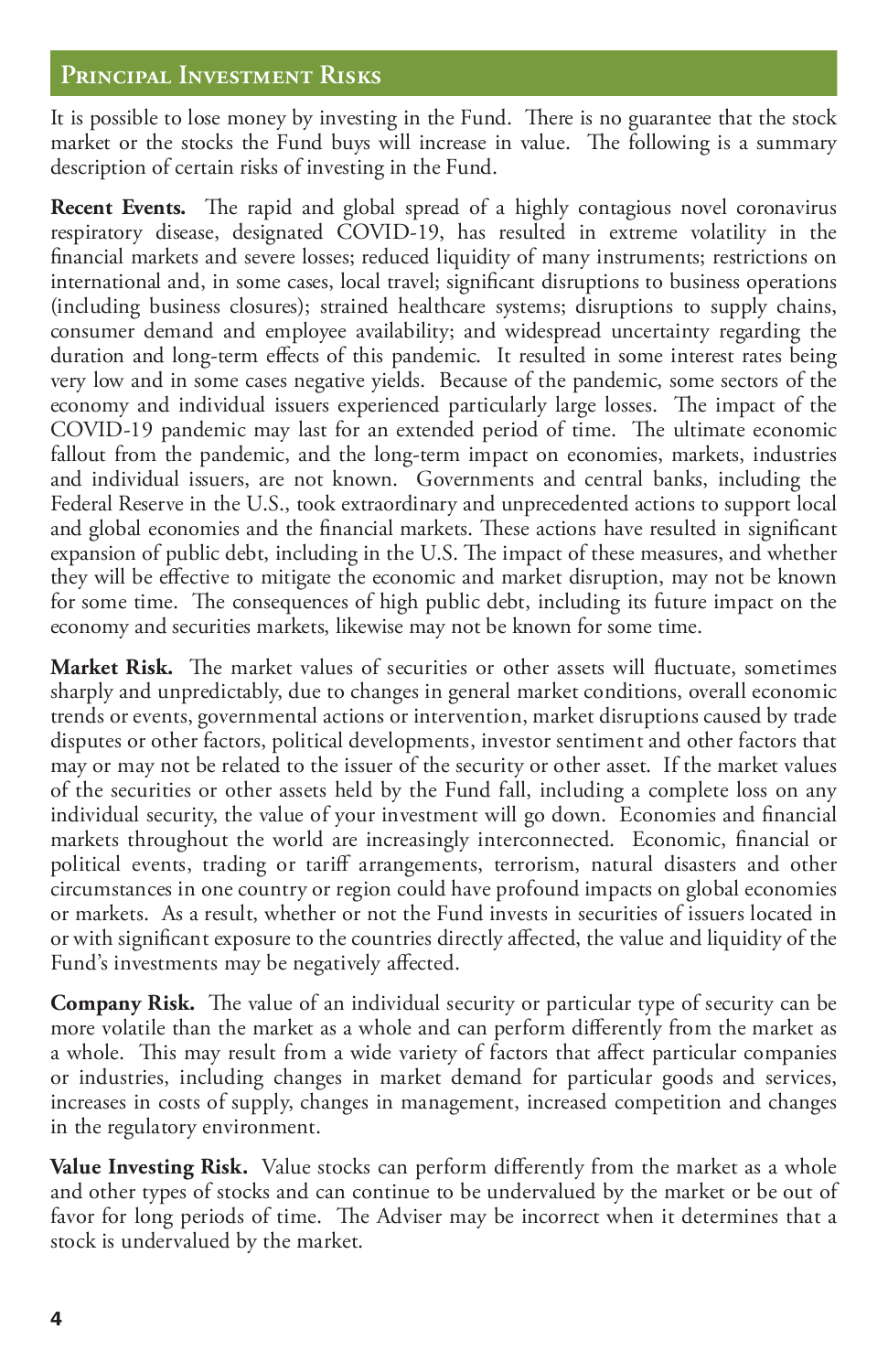**Portfolio Selection Risk.** The value of your investment may decrease if the Adviser's judgment about the attractiveness, value of, or market trends affecting a particular security, industry or sector, country or region, or about market movements, is incorrect.

**Risks of Mid Cap Companies.** Compared to mutual funds that focus exclusively on large capitalization companies, the Fund may be more volatile because it invests in mid capitalization companies. Mid capitalization companies are more likely to have more limited product lines, fewer capital resources and less depth of management than larger companies.

**Risks of Foreign Investments.** Investing in foreign securities involves special risks that can increase the potential for losses. These risks may include nationalization or expropriation of assets, illiquid foreign securities markets, confiscatory taxation, foreign withholding taxes, imposition of currency controls or restrictions, natural disasters, terrorism and political, economic or social instability. Because many foreign markets are smaller, less liquid and more volatile, the Fund may not be able to sell portfolio securities at times, in amounts and at prices it considers reasonable. In some foreign countries, less information is available about issuers and markets. Foreign markets may offer less protection to investors. Foreign stocks can fluctuate more widely in price than comparable U.S. stocks, and they may also be less liquid. Currency fluctuations could erase investment gains or add to investment losses.

**Focus Risk.** To the extent that the Fund invests in a smaller number of issuers or emphasizes investments in particular industries or market sectors, the Fund will be subject to a greater degree to any market price movements, regulatory or technological changes, economic conditions or other developments affecting those issuers or companies in those industries or market sectors.

**Portfolio Turnover Risk.** If the Fund does a lot of trading, it may incur additional operating expenses, which would reduce performance, and could cause shareowners to incur a higher level of costs, as well as taxable income or capital gains.

**Cybersecurity Risk.** Cybersecurity incidents, both intentional and unintentional, may allow an unauthorized party to gain access to Fund assets, Fund or customer data (including private shareholder information), or proprietary information, cause the Fund, the Adviser and/or their service providers (including, but not limited to, the Fund's transfer agent, distributor, custodian, fund accounting agent and financial intermediaries) to suffer data breaches, data corruption or loss of operational functionality, or prevent fund investors from purchasing, redeeming or exchanging shares or receiving distributions.

**Expense Risk.** Your actual costs of investing in the Fund may be higher than the expenses shown in "Annual Fund Operating Expenses" for a variety of reasons. For example, expense ratios may be higher than those shown if overall net assets decrease. Net assets are more likely to decrease and Fund expense ratios are more likely to increase when markets are volatile.

These and other risks are discussed in more detail later in this prospectus or in the statement of additional information.

An investment in the Fund is not a bank deposit and is not insured or guaranteed by the Federal Deposit Insurance Corporation or any other government agency.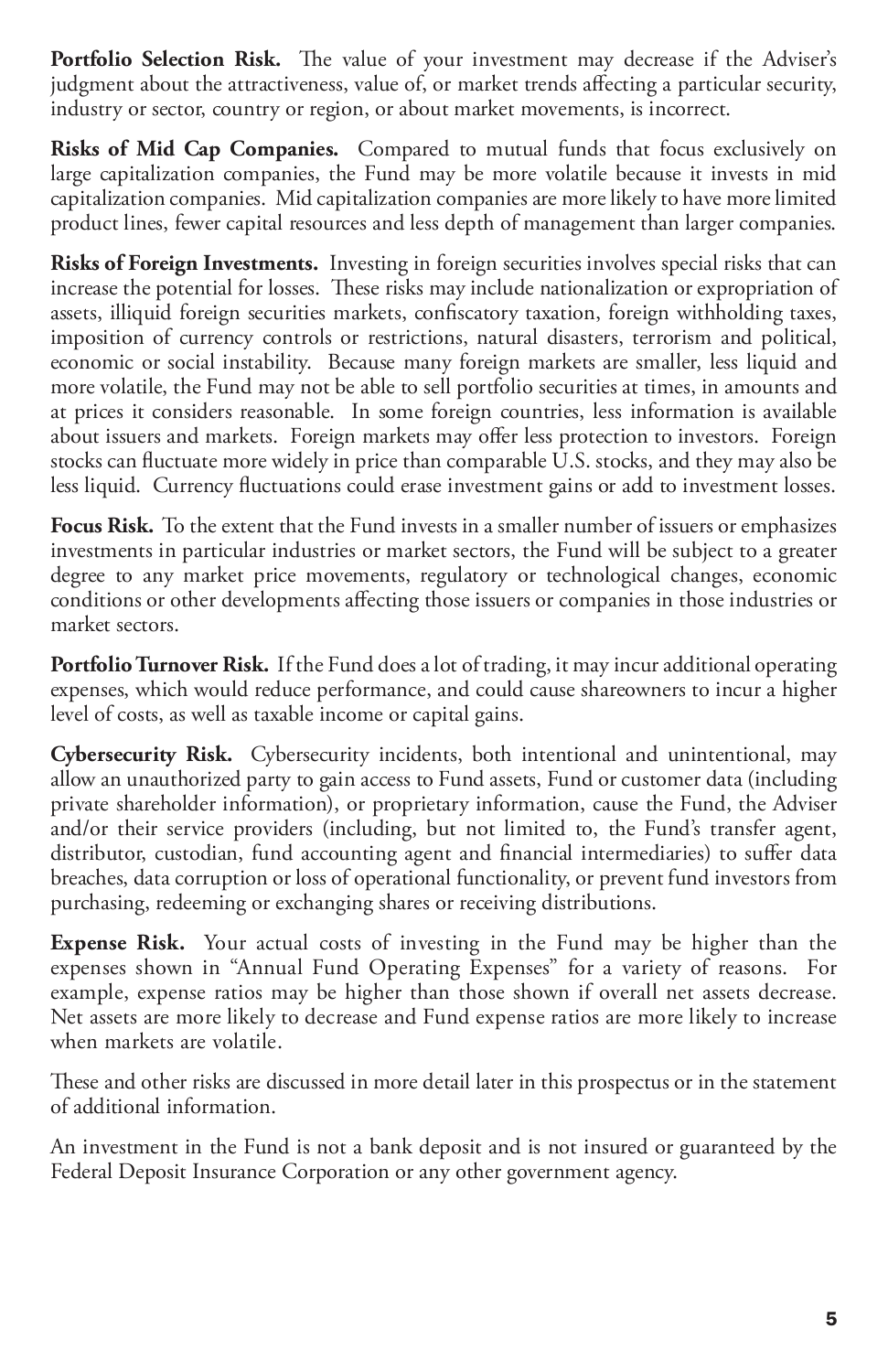#### Performance Information

Best Quarter During the Period

The bar chart and the average annual total return table below illustrate the risks and volatility of an investment in the Fund. The bar chart shows changes in the Fund's performance from calendar year to calendar year for Institutional Shares. The table shows how the Fund's average annual total returns for one, five and ten years, both before and after taxes, compare with those of the Russell Midcap Value Index and the Russell Midcap Index, two broad based measures of market performance. The Fund makes updated performance information available at the Fund's website, \*\*\*.crmfunds.com/funds-overview/performance, or at the following telephone number: 800-CRM-2883. Of course, the Fund's past performance, both before and after taxes, does not necessarily indicate how the Fund will perform in the future.



#### ANNUAL TOTAL RETURNS FOR INSTITUTIONAL SHARES FOR CALENDAR YEARS ENDED DECEMBER 31ST

Calendar YTD Total Return as of September 30, 2021: 16.48%

Worst Quarter During the Period

| <b>Covered in the Bar Chart</b>                      | <b>Covered in the Bar Chart</b><br>$(26.46)\%$ |         |          |  |
|------------------------------------------------------|------------------------------------------------|---------|----------|--|
| 22.72%                                               |                                                |         |          |  |
| For the quarter ended December 31, 2020              | For the quarter ended March 31, 2020           |         |          |  |
| Average Annual Total Returns as of December 31, 2020 | 1 Year                                         | 5 Years | 10 Years |  |
| Institutional Shares                                 |                                                |         |          |  |
| <b>Before Taxes</b>                                  | 10.76%                                         | 12.29%  | 10.44%   |  |
| After Taxes on Distributions                         | 10.22%                                         | 10.26%  | 7.27%    |  |
| After Taxes on Distributions and Sale of Shares      | 6.73%                                          | 9.33%   | 7.39%    |  |
| Investor Shares                                      |                                                |         |          |  |
| Before Taxes                                         | 10.55%                                         | 12.07%  | 10.22%   |  |
| Russell Midcap Value Index                           |                                                |         |          |  |
| (reflects no deduction for fees, expenses or taxes)  | 4.97%                                          | 9.73%   | 10.49%   |  |
| <b>Russell Midcap Index</b>                          |                                                |         |          |  |
| (reflects no deduction for fees, expenses or taxes)  | 17.10%                                         | 13.40%  | 12.41%   |  |

After-tax returns are calculated using the historical highest individual federal marginal income tax rates and do not reflect the impact of state and local taxes. Actual after-tax returns will depend on your tax situation, may differ from those shown and are not relevant if you hold your shares through tax-deferred arrangements, such as 401(k) plans or individual retirement accounts. In that case, you may be taxed when you take a distribution from such plan, depending on the type of plan, the circumstances of your distribution and other factors. After-tax returns are shown only for Institutional Shares. After-tax returns for Investor Shares will vary.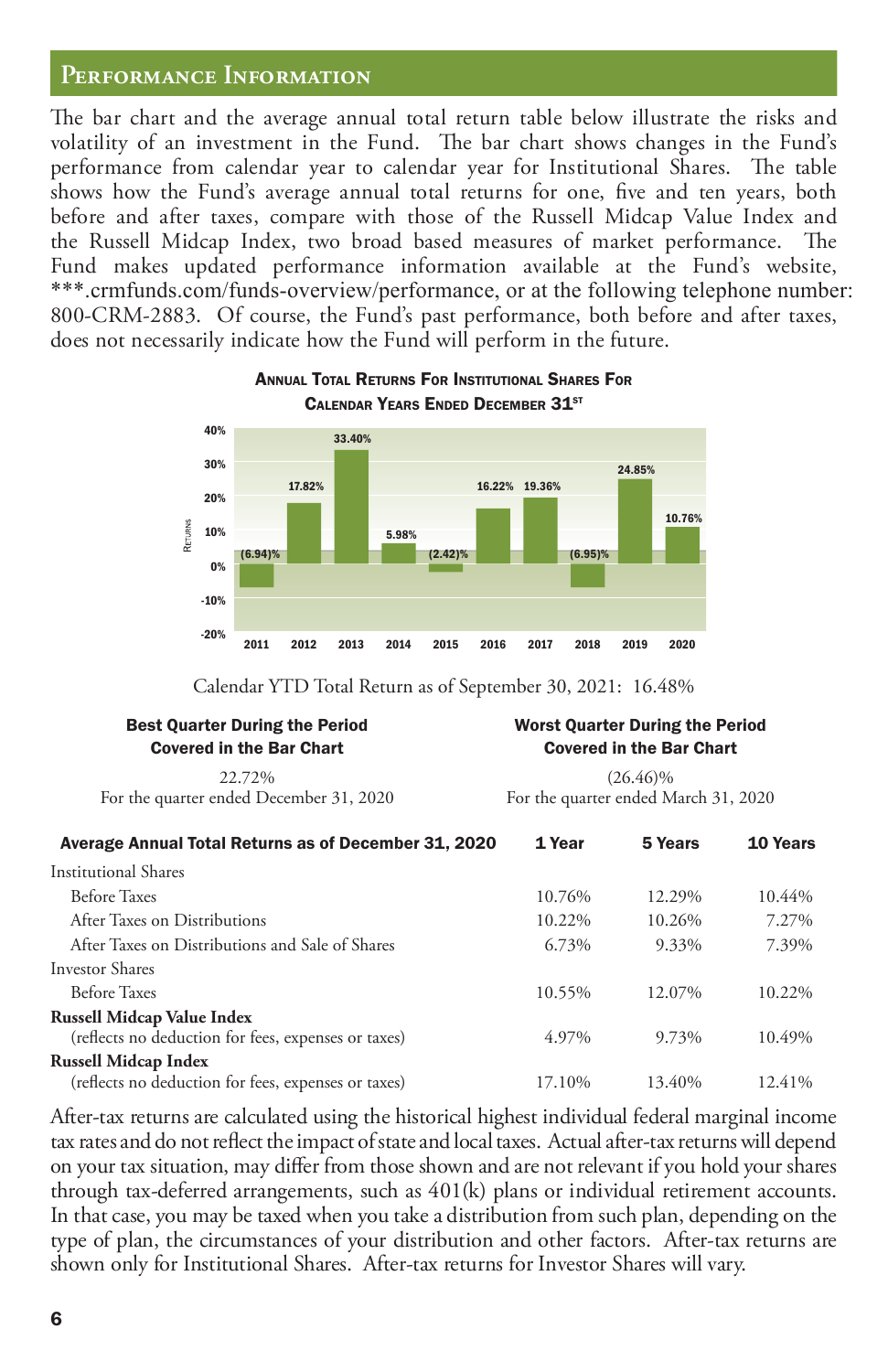Cramer Rosenthal McGlynn, LLC.

# Portfolio Manager

Thad M. Pollock leads the team responsible for the day-to-day management of the Fund. Mr. Pollock has served as a portfolio manager of the Fund since 2012.

# **Pꢍꢉchase and Saꢊe ꢌf Fꢍnd Shaꢉes**

You may purchase or redeem shares of the Fund each day the New York Stock Exchange is open at the Fund's net asset value next determined after receipt of your request in good order.

The minimum initial investment in the Fund is  $$2,500$  (\$1,000 for individual retirement accounts or automatic investment plans) for Investor Shares and \$1,000,000 for Institutional Shares. The minimum additional investment for direct investors in the Fund's Investor Shares is \$50. Your financial intermediary may impose higher investment minimums. There is no minimum amount for additional investments in Institutional Shares.

You may purchase or redeem Fund shares by contacting your financial intermediary or, if you hold your shares directly with the Fund, by contacting the Fund's transfer agent, Ultimus Fund Solutions, LLC.

(i) in writing at:

CRM Funds CRM Funds P.O. Box 541150 4221 N. 203rd Street, Suite 100 Omaha, Nebraska 68154-9150

(ii) by telephone at 800-CRM-2883

# **TAX INFORMATION**

## **Regular Mail Overnight Mail**

c/o Ultimus Fund Solutions, LLC c/o Ultimus Fund Solutions, LLC

e Fund's distributions are generally taxable as ordinary income, qualified dividend income, or capital gains, and it is generally a taxable event for you if you redeem, sell or exchange Fund shares, except when your investment in the Fund is made through an individual retirement account, 401(k) or other tax-advantaged account. In that case, you may be taxed when you take a distribution from such plan, depending on the type of plan, the circumstances of your distribution and other factors.

# PAYMENTS TO BROKER-DEALERS AND OTHER FINANCIAL INTERMEDIARIES

If you purchase shares of the Fund through a broker-dealer or other financial intermediary (such as a bank), the Fund and its related companies may pay the intermediary for the sale of Fund shares and related services. These payments may create a conflict of interest by influencing the broker-dealer or other intermediary and your salesperson to recommend the Fund over another investment. Ask your salesperson or visit your financial intermediary's website for more information.